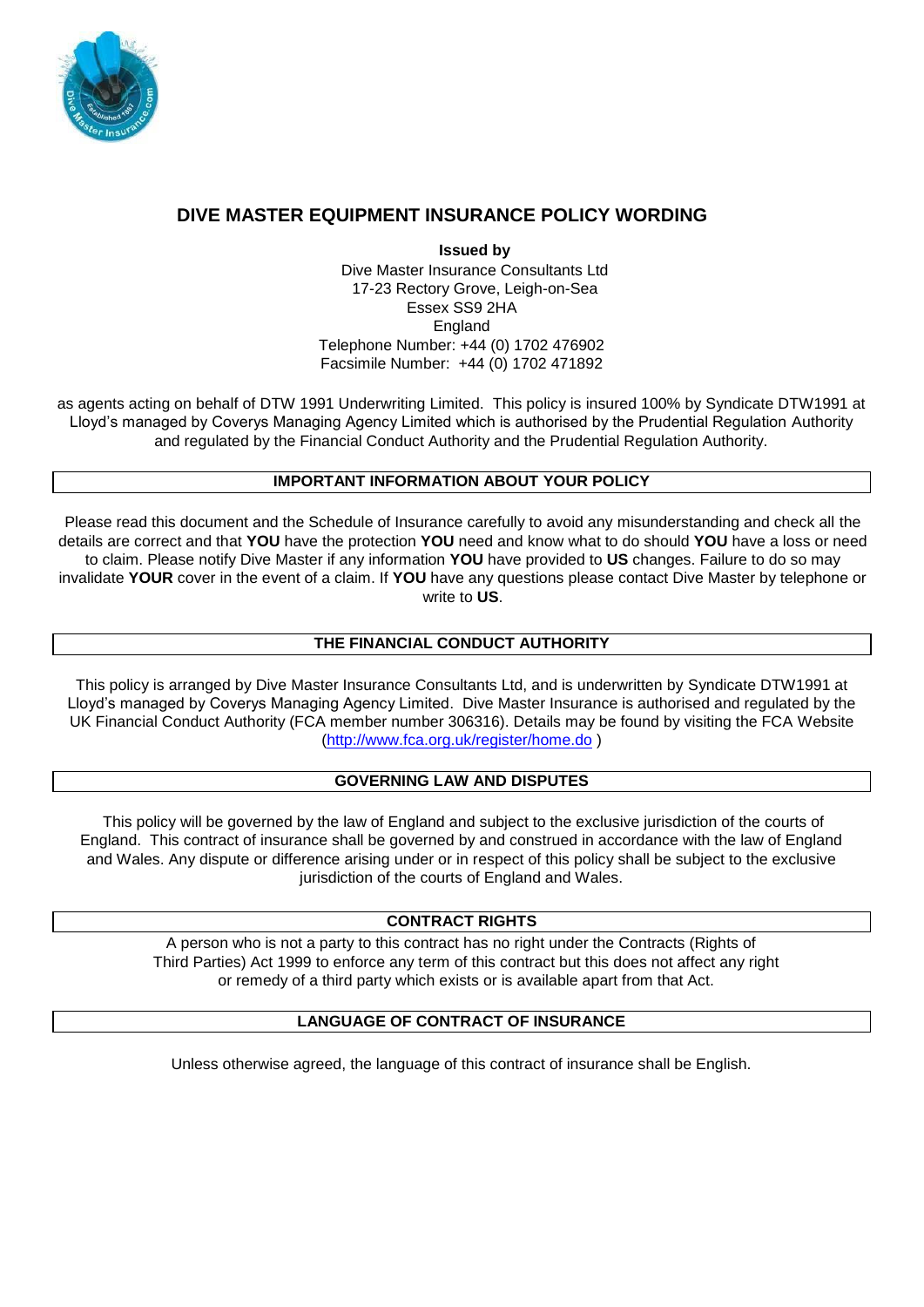### **THE BASICS**

**WE** collect and use relevant information about **YOU** to provide **YOU** with **YOUR** insurance cover or the insurance cover that benefits **YOU** and to meet **OUR** legal obligations.

This information includes personal data such as **YOUR** name, address, contact details and other information that **WE** collect about **YOU** in connection with the insurance cover from which **YOU** benefit. This information may also include more sensitive data such as information about **YOUR** health and any criminal convictions.

In certain circumstances, **WE** may need **YOUR** consent to process certain information about **YOU** and this is explained in **OUR** privacy policy. Where **WE** need **YOUR** consent, **WE** will ask **YOU** for it specifically. **YOU** do not have to give **YOUR** consent, and **YOU** may withdraw **YOUR** consent at any time. However, if **YOU** do not provide **YOUR** consent, or **YOU** withdraw **YOUR** consent, this may affect **OUR** ability to provide the insurance cover from which **YOU** benefit .It may also prevent **US** from providing cover for **YOU** or handling **YOUR** claims.

For the purpose of providing insurance and handling claims or complaints **YOUR** information may be shared with, and used by, a number of third parties in the insurance sector. For example, advisers, agents, brokers (when making applications), insurers, reinsurers, loss adjusters (if **YOU** claim), sub-contractors, compulsory insurance databases, regulators, law enforcement agencies, fraud and crime prevention agencies. **WE** will only disclose **YOUR** personal information in connection with the insurance coverage that **WE** provide and to the extent required or permitted by law.

### **If you provide other people's details to us**

Where **You** provide **Us** or **Your** insurance adviser with information about other people, **You** must make them aware that **You** are doing so. Where possible, **You** should also provide them with this notice.

#### **If you would like more information**

For more information about how **We** use **Your** personal information, please see **Our** privacy policy, which is available on **Our** website [\(www.dtw1991.com/](http://www.dtw1991.com/)pages/privacy-policy) and in other formats upon request. Additional information on how the insurance market uses data is provided by the Lloyd's Market Association ("LMA") in their Insurance Market Core Uses Information Notice.

#### **Contacting us and your rights**

**You** have rights in relation to the information **We** hold about **You**, including the right to access **Your** information. If **You** wish to exercise **Your** rights, discuss how **We** use **Your** information or request a copy of **Our** full privacy notice(s) **You** should contact the insurance adviser who provided **You** with **Your** insurance in the first instance, or directly with **Us** by contacting:

> The Data Protection Officer Coverys Managing Agency Limited 6<sup>th</sup> Floor, One Creechurch Place Creechurch Lane, London EC3A 5AF

+44 20 3923 3000 [Data.protection@coverys.co.uk](mailto:Data.protection@coverys.co.uk)

#### **SANCTIONS CLAUSE**

The **INSURER** shall not provide any benefit under this policy to the extent of providing cover, payment of any claim or the provision of any benefit where doing so would breach any sanction, prohibition or restriction imposed by law or regulation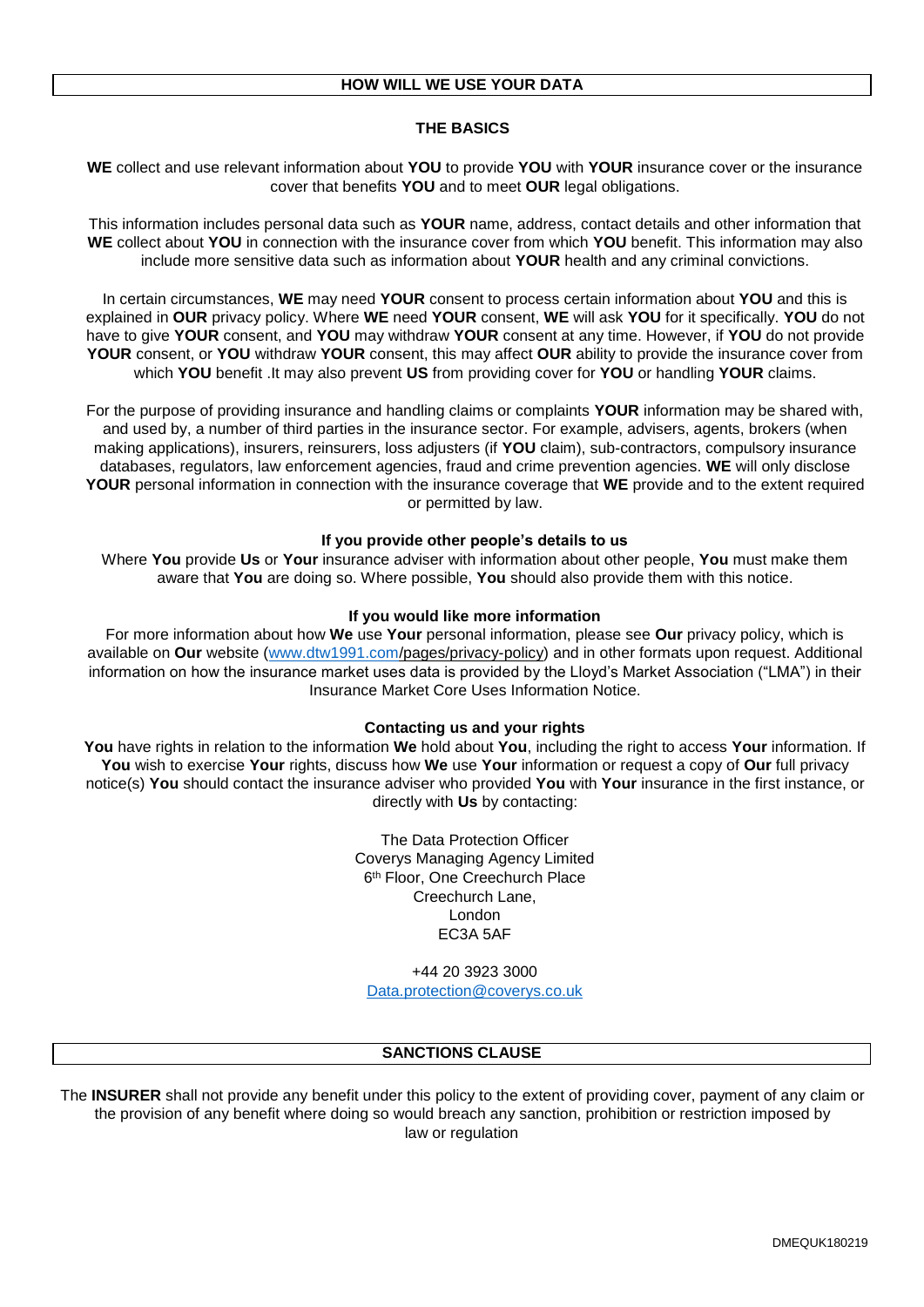**YOU** have a Cooling Off period of 14 days from the day of purchase of the insurance, or the day on which policy documentation was received, whichever is the later. If this insurance does not provide **YOU** with the protection that **YOU** want and **YOU** do not want to continue with this insurance **YOU** may cancel within the Cooling Off period and obtain a full refund, provided that the period of insurance has not commenced.. After the cooling off period has ended and the

policy has commenced. The **INSURER** will refund premium paid on a daily proportionate rate basis providing no claims have been made or are pending less our fee of *£10.00.*

If a claim has been made or if there has been an incident which may lead to a claim, the **INSURER** will not refund premium

# **AUTO RENEWAL SERVICE**

To make sure **YOU** have continuous cover under **YOUR** policy, Dive Master will aim to automatically renew (autorenew) **YOUR** policy when it expires unless **YOU** tell **US** not to. Each year Dive Master will write to YOU 28 days before the renewal date of **YOUR** policy and provide **YOU** with the policy documents that will apply and any changes to the premium or the policy terms and conditions. If **YOU** do not want to auto-renew **YOUR** policy, just call Dive Master on +44 (0) 1702 476902 or log into **YOUR** account and select "current policies" then deselect the autorenewal option. Otherwise Dive Master will collect the renewal premium(s) from the credit card or debit card used for **YOUR** original purchase.

Please note **YOUR** renewed policy will only be valid when:

- **YOU** have told Dive Master about any changes to **YOUR** risk (including any changes of equipment insured)
- the credit card or debit card has been charged

In some cases Dive Master may not be able to automatically renew **YOUR** policy. **WE** will let **YOU** know at the time if this is the case.

Dive Master are entitled to assume that **YOUR** details have not changed and **YOU** have the permission of the card holder unless **YOU** tell **US** otherwise. Dive Master will not retain **YOUR** payment details. **WE** will tell the processing bank that have **YOUR** payment details to charge the relevant premium to the debit card or credit card on or before the renewal date.

**YOU** can tell Dive Master about any changes to **YOUR** policy details or opt out of automatic renewal at any time by phoning Dive Master on +44 (0) 1702 476902

# **DEFINITIONS**

**This section explains the phraseology WE have used to construct this policy wording. Where WE have used these phrases they are printed in BLOCK CAPITALS. In any dispute these Definitions will be considered paramount. In this instance:** 

- **1. ACCIDENTAL LOSS** means loss as a result of a sudden, unexpected, unusual, specific event which occurs at an identifiable time and place.
- **2. AUTHORITATIVE DIVING BODIES** means recognised National and/or International controlling Organisations, or Organisations who provide guidelines and recommendations to their membership for safe diving practice.
- **3. AVERAGE** means at the time of any loss, damage or theft, if the sum insured on any item of property is less than the current replacement value of such property **THE INSURED** shall be considered as being their own Insurer for the difference and shall bear a rateable share of the loss accordingly.
- **4. INSURED ITEMS** means the items of equipment **THE INSURED** has provided details of to **THE INSURERS** which are specified on the **SCHEDULE that THE INSURERS hold the right to replace, reinstate, repair or offer cash settlement for lost, damaged or stolen INSURED ITEMS.**
- **5. THE INSURED/YOU/YOUR** means the individual named on the application form and the e-certificate.
- **6. PLACE OF STORAGE** means the **INSURED ITEMS** kept in a locked and secure building, or a boat cabin or boat locker or other means of lockable storage other than a motor vehicle.
- **7. SCHEDULE** refers to the document that shows who is **THE INSURED**, dates of coverage, the premium, the list of items of equipment being covered, their specified sums insured and any excess **THE INSURED** is responsible for.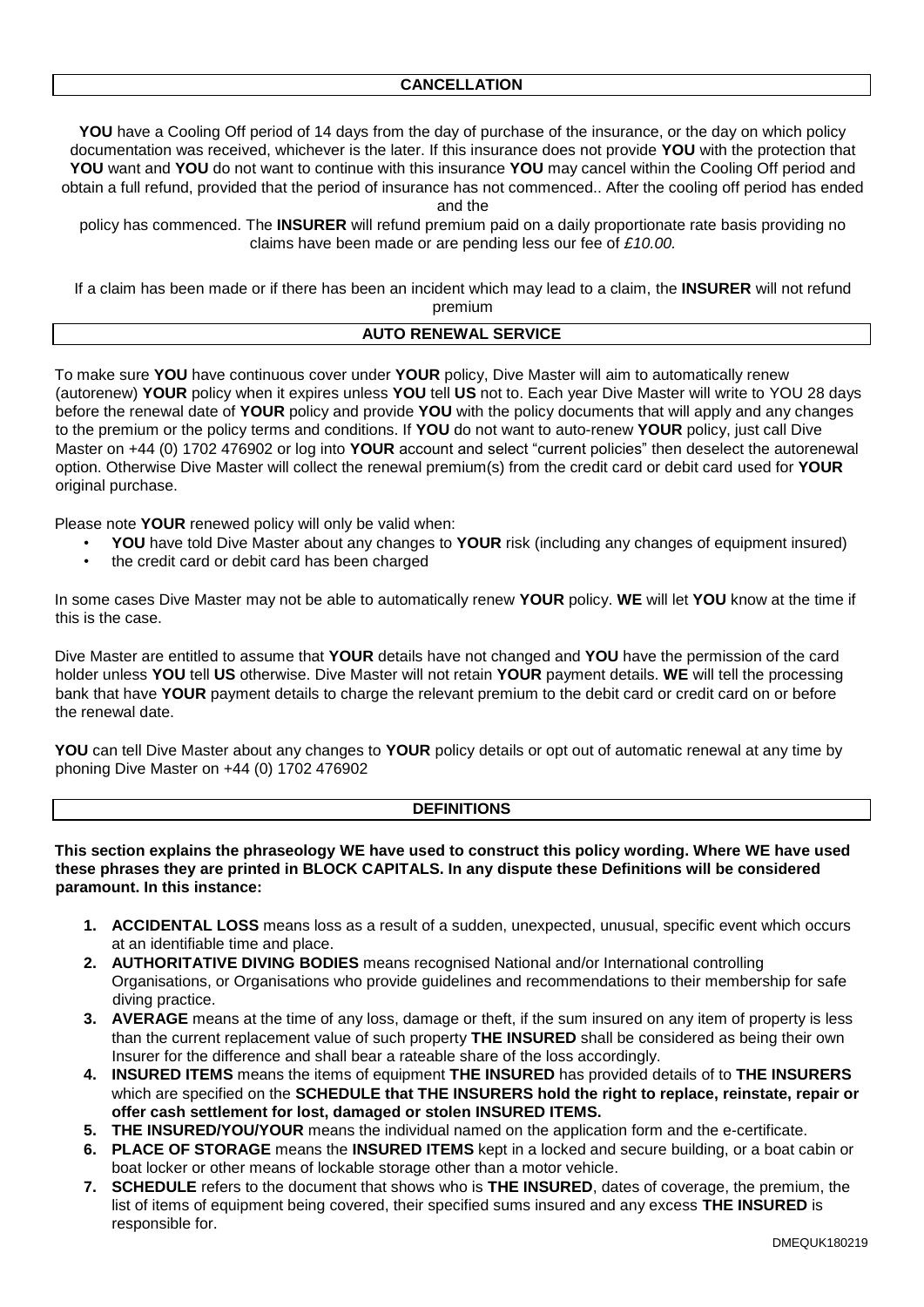- **8. SPORTS DIVING** means recreational snorkelling, recreational breath hold Free Diving and Apnoea, spearfishing without the use of Scuba and or recreational diving whilst wearing or using standard manufacturers diving equipment made for the purpose for either SCUBA or surface supply diving and until **THE INSURED** stops using and removes said equipment.
- **9. STORAGE IN A VEHICLE WHILST VISITING A DIVE SITE** means that provided there is no alternative **PLACE OF STORAGE** when visiting a dive site **WHILST WITH THE INSURED** then cover will extend to storing the insured equipment in a locked and secure motor vehicle. The items being kept out of view whilst so stored.
- **10. SUB AQUA ACTIVITIES** means when **THE INSURED** is wholly or partially immersed in water for the purposes of **SPORTS DIVING**.
- **11. THE INSURED** means the Individual, Group, Club, Company, School or Association as specified on the Policy Schedule and/or validation card.
- **12. THE INSURERS/WE/OUR** means Syndicate DTW1991 on behalf of Coverys Managing Agency Limited.
- **13. TRANSIT** means when the insured property has been removed from a **PLACE OF STORAGE** and is loaded upon and then carried by motor vehicles owned or operated by **THE INSURED** and concluding when the insured property has been unloaded from the carrying vehicle and put into a **PLACE OF STORAGE**.
- **14. WHILST WITH THE INSURED** means that **THE INSURED** travels to the same destination at the same time as the insured equipment unless in the case of air carriage the equipment travels on another aircraft which is outside of the control of **THE INSURED**

# **INSURING CLAUSE**

The **INSURED ITEMS** as specified on the **SCHEDULE** are covered in a **PLACE OF STORAGE**, during **SUB AQUA ACTIVITIES** and in **TRANSIT** to and from **WHILST WITH THE INSURED**.

**THE INSURERS** hereby agrees to provide coverage for dive equipment, underwater cameras and accessories, diver propulsion vehicles, and other sporting equipment as specified in the Policy **SCHEDULE**, up to the specified sums insured, subject to the Definitions, Conditions, Clauses and Exclusions contained herein.

# **CONDITIONS**

#### **This section explains how the cover operates and YOUR duties.**

- **1. THE INSURERS** will make good **THE INSURED'S** loss for theft of or **ACCIDENTAL LOSS** or damage to diving equipment not otherwise specifically excluded (see **EXCLUSIONS** section) being the property of **THE INSURED** as stated on the **SCHEDULE** and unspecified items up to the sum insured value that is stated on the **SCHEDULE** based on replacement cost. New for old replacement will apply only when the sum insured reflects the new replacement cost at the time of loss.
- **2.** There is no cover for any item with a value in excess of £100 unless it is declared on the **SCHEDULE**. If during the term of this policy **THE INSURED** purchases any new items of equipment or replaces any declared items with another, then notice must be given to **THE INSURERS** in writing of the addition/alteration to be made to the **SCHEDULE** before cover extends to the additional/replacement item(s).Subject to the correct premium having been paid and not to exceed the total sum insured, the claim settlement shall be based on replacement value. In the event of any under insurance the principle of **AVERAGE** shall be applied.
- **3. THE INSURERS** hold the right to:
	- a. Replace the **INSURED ITEMS with similar items.** The original make & model may not be precisely restored.
	- b. reinstate or repair lost, damaged or stolen items of equipment at their option. In any reinstatement or repair of equipment the former appearance and condition of the property may not be precisely restored.
- **4. THE INSURERS** hold the right to decide when equipment is to be considered beyond economic repair. All equipment considered to be beyond economic repair, becomes the sole property of **THE INSURERS** for their disposal in any manner they see fit.
- **5.** This policy covers the deliberate jettisoning of the equipment insured during **SUB AQUA ACTIVITIES** should an emergency demand such action.
- **6. THE INSURED** consents to giving all reasonable assistance to **THE INSURERS** and their representatives by producing originals of qualification records, medical certificates and/or reports, personal log books, dive log sheets, dive marshals and dive officers names and addresses upon request by **THE INSURERS** or their representatives.
- **7.** This policy does not cover any loss or damage which at the time of the happening of such loss or damage is/or would but for the existence of this insurance be insured under any other insurance.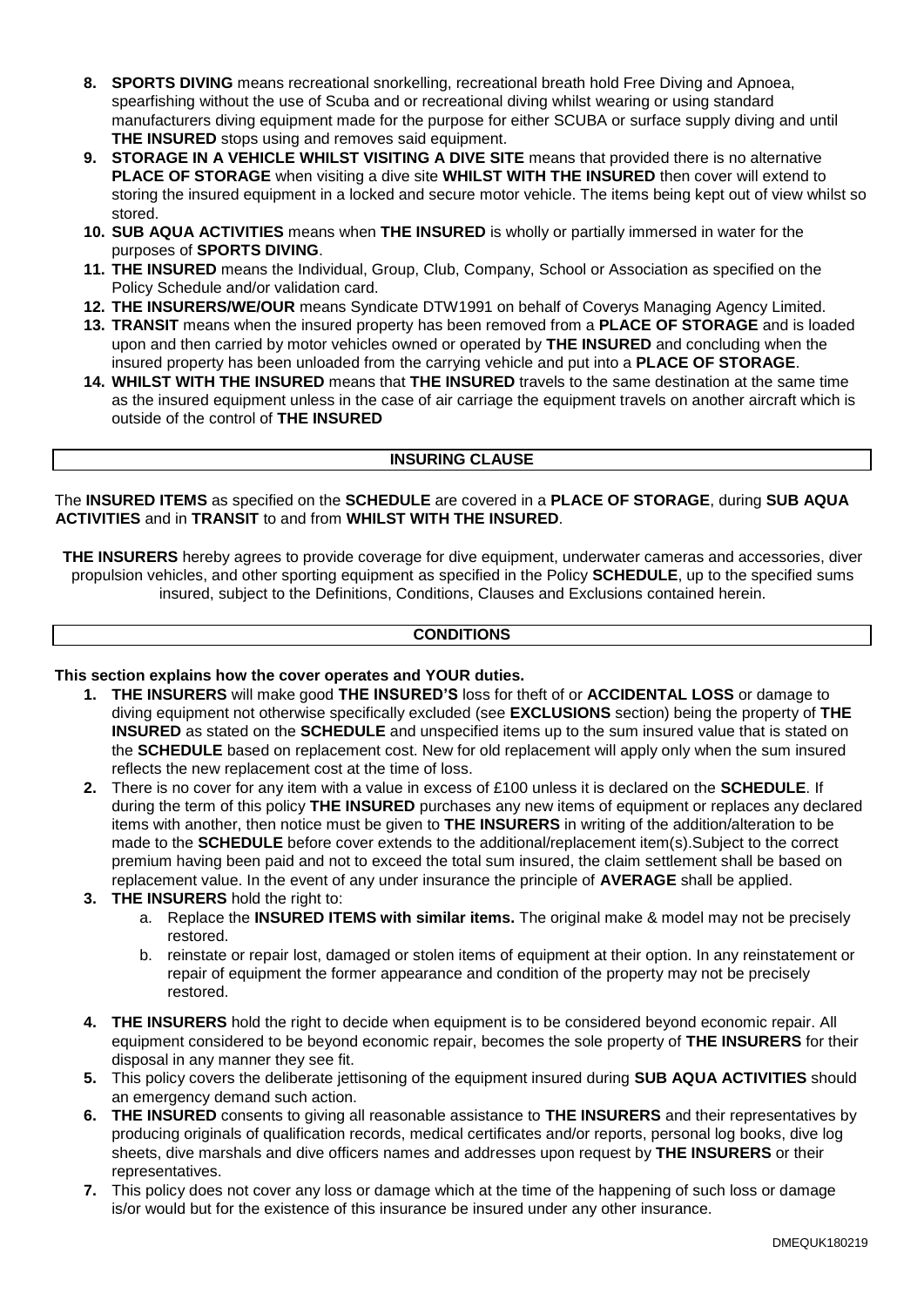**8.** It is incumbent upon **THE INSURED** to assist **THE INSURERS** and their representatives to recover against any other valid insurance policy or source which could be called into contribution.

# **CAMERA CLAUSE**

It is hereby noted and agreed that in consideration of the additional premium paid the list of underwater photographic equipment declared on the **SCHEDULE** is covered by the full benefit of this policy and is extended to include damage as a result of unexplained flooding. The servicing of insured equipment or the mitigation of immediate damage to insured camera equipment must be carried out in accordance with the manufacturer's recommendations. Damaged items must be submitted to a recognised service agent of the manufacturer for repair as soon as practically possible.

### **HIRE OF EQUIPMENT CLAUSE**

It is hereby noted and agreed that this policy provides cover for up to £300 in total for the cost of hiring diving and/or underwater camera equipment, if as the result of a covered loss under this policy **THE INSURED** is required to hire replacement equipment in order to attend a dive training course or dive holiday that was pre booked and pre-paid prior to the loss occurring.

# **REBREATHER CLAUSE**

Notwithstanding condition 1 in the event of a claim for the loss of a rebreather **THE INSURERS** will replace, reinstate or repair the rebreather providing correct replacement value has been declared and is within two years of age. For rebreathers that are over two years of age the settlement will be based on a scale of depreciation at the rate of 10% for each year of its age after the first two years up to a maximum of 40%.

# **EXCESSES & DEDUCTIBLES**

#### **THE INSURED is responsible for the first part of each and every claim (the Excess).**

**THE INSURED** shall pay the first amount of each and every claim in the sum as stated on the Policy Schedule after any condition of **AVERAGE** has been applied.

#### **EXCLUSIONS**

#### **This section explains what this policy does not cover. This insurance excludes the following:**

- **1.** Theft unless under any of these conditions:
	- a) there is physical evidence of a forcible and violent entry into or exit from a **PLACE OF STORAGE**.
	- b) when in **STORAGE IN A VEHICLE WHILST VISTING A DIVE SITE**
	- c) in **TRANSIT, WHILST WITH THE INSURED**.
	- d) whilst in the care and custody of an airline or carrier at an airport of departure or arrival **WHILST WITH THE INSURED**.
	- e) from a locked and secure motor car boot or commercial van for up to 12 hours at the end of or prior to **TRANSIT**.
- **2.** Any claim that is not notified to **US** as soon as practically possible, but in all instances within 31 days of the loss or event occurring.
- **3.** Wear, tear, the effects of salt water and other gradually operating causes.
- **4.** Latent defect, inherent fault, faulty workmanship or defective materials.
- **5.** Any process of servicing, repairing or cleaning, or as the result of unauthorised interference or adjustment of any part of the property.
- **6.** Loss or damage caused by electrical or mechanical breakdown or derangement.
- **7.** Requisition, confiscation or similar action by order of any Government, Customs or like authorities.
- **8.** Loss or damage caused by riot or civil commotion outside of the United Kingdom.
- **9.** Claims on diving cylinders that do not carry a current proof of test.
- **10.** Personal effects.
- **11.** Claims in respect of any loss or damage caused by or arising from ionising-radiation or contamination by radioactivity from any nuclear fuel or from any nuclear waste from the combustion of nuclear fuel or from the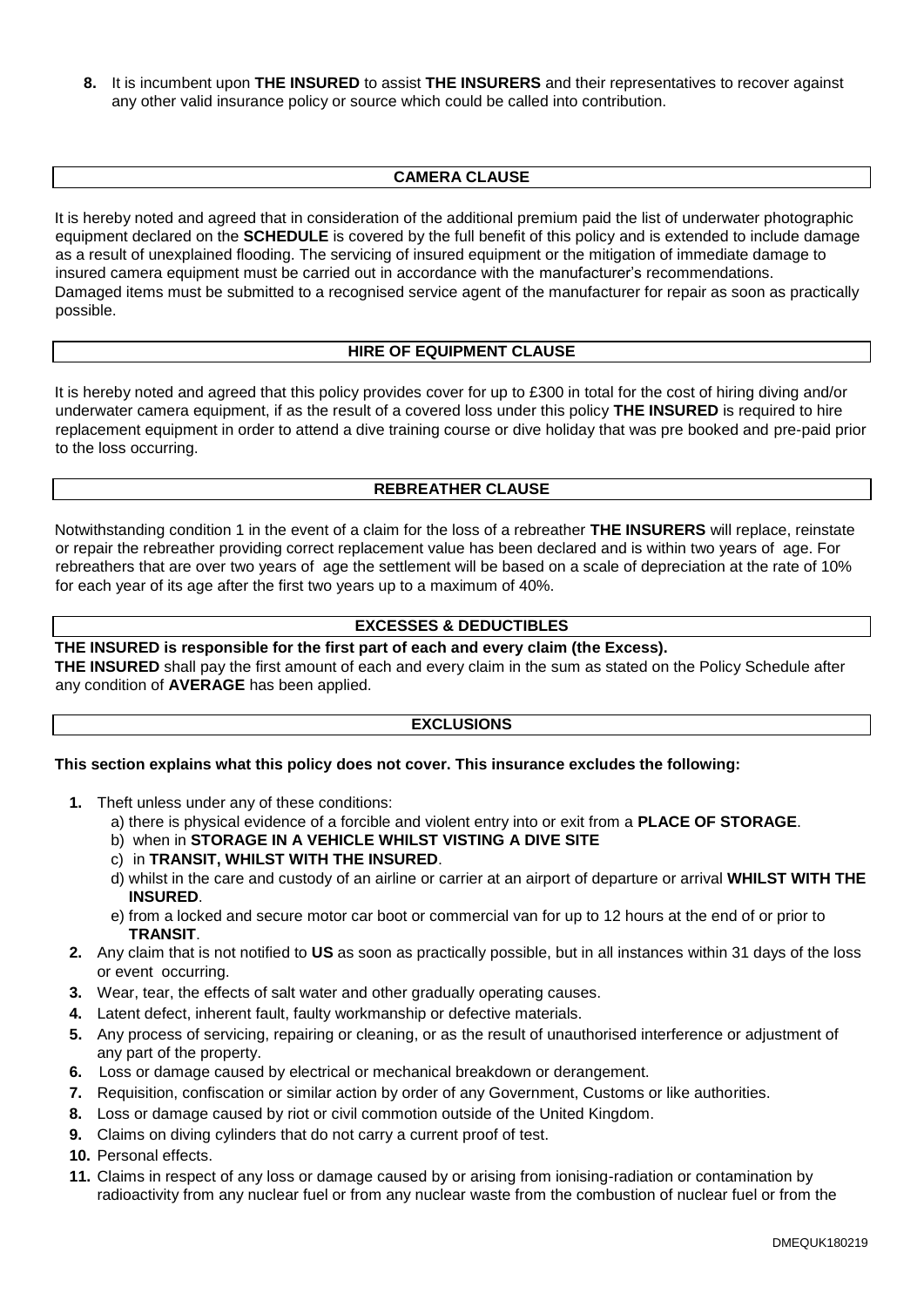radioactive toxic explosive or other hazardous properties of any nuclear assembly or nuclear component thereof.

- **12.** Loss or damage caused by wilful misconduct or lack of due diligence by **THE INSURED.**
- **13.** Any legal liability.
- **14.** Claims arising as a result of solo diving, unless in accordance with the recommendations of **YOUR** certifying association.
- **15.** Photographic and video equipment unless stated on the **SCHEDULE**.
- **16.** Claims for Watches and laptop personal computers over £600.
- **17.** Loss or Damage arising from or contributed to by:

a) the mining, processing, manufacture, production, storage, handling, removal, stripping out, demolition, transportation, sale, ownership, disposal, products or materials containing Asbestos;

- b) inhalation or ingestion of Asbestos;
- c) exposure to or fear of the consequences of exposure to Asbestos;
- d) the presence of Asbestos in any property or buildings or on land;
- e) investigating managing removing controlling or remediation of Asbestos.
- **18.** Loss or Damage arising from, relating to or contributed to by the actual or threatened malicious use of pathogenic or poisonous biological or chemical materials.
- **19.** Loss or damage associated with or caused by a System Failure if a System Failure forms an identifiable element in the chain of events from which the liability arises whether or not it is the proximate cause of the liability. System Failure shall mean malfunction or non-function of any mechanical and/or electronic system (whether or not the property of the Insured) caused by:-
	- (a) the response of a computer to any date or date change or;
	- (b) the failure of a computer to respond to any date or date change or;
	- (c) the loss of or denial of access to any data either your own or third party or;
	- (d) any Loss of or Damage to or change or corruption in data or software on a computer or computer system or;
	- (e) any Computer virus or hacking into or degradation of or breach of security in or denial of access to a computer or computer system or website.

Computer includes computer hardware computer software microchip microprocessor any electronic equipment and any device which gives or processes or receives or stores electronic instructions or information.

**20.** Loss or Damage caused by, resulting from or in connection with any act of terrorism regardless of any other cause or event contributing concurrently or in any other sequence to the loss.

An act of terrorism means an act, including but not limited to the use of force or violence and/or the threat thereof, of any person or group of persons, whether acting alone or on behalf of or in connection with any organisation or government, committed for political, religious, ideological or similar purposes including the intention to influence any government and/or to put the public, or any section of the public, in fear. We also exclude loss, damage, cost or expense of whatsoever nature caused by, resulting from or in connection with any action taken in controlling, preventing, suppressing or in any way relating to any act of terrorism. If **THE INSURERS** allege, on reasonable grounds, that by reason of this exclusion, any Loss, Damage, cost or expense is not covered by this **POLICY** the burden of proving the contrary shall be upon **THE INSURED**. In the event any portion of this clause is found to be invalid or unenforceable, the remainder shall remain in full force and effect.

### **CONDITIONS PRECEDENT TO THE LIABILITY OF INSURERS TO PAY CLAIMS**

#### **It is a condition precedent to the liability of THE INSURERS to pay claims that:**

- **1.** The Equipment must be maintained in a serviceable condition to accepted diving standards.
- **2. SUB AQUA ACTIVITIES** are carried out in accordance with the guidelines and recommendations for safe diving practices as laid down by the **AUTHORITATIVE DIVING BODIES**.

#### **TERRITORIAL LIMITS**

### **Worldwide cover for the term of the policy**

# **WHAT TO DO IN THE EVENT OF A CLAIM**

**This section explains what YOU must do in the event of a claim. Failure to comply with these requirements may invalidate YOUR claim.** 

**1.** Please contact Dive Master Insurance Consultants Limited the providers of this insurance for guidance on how to complete a claim form email [claims@divemasterinsurance.com](mailto:claims@divemasterinsurance.com) or call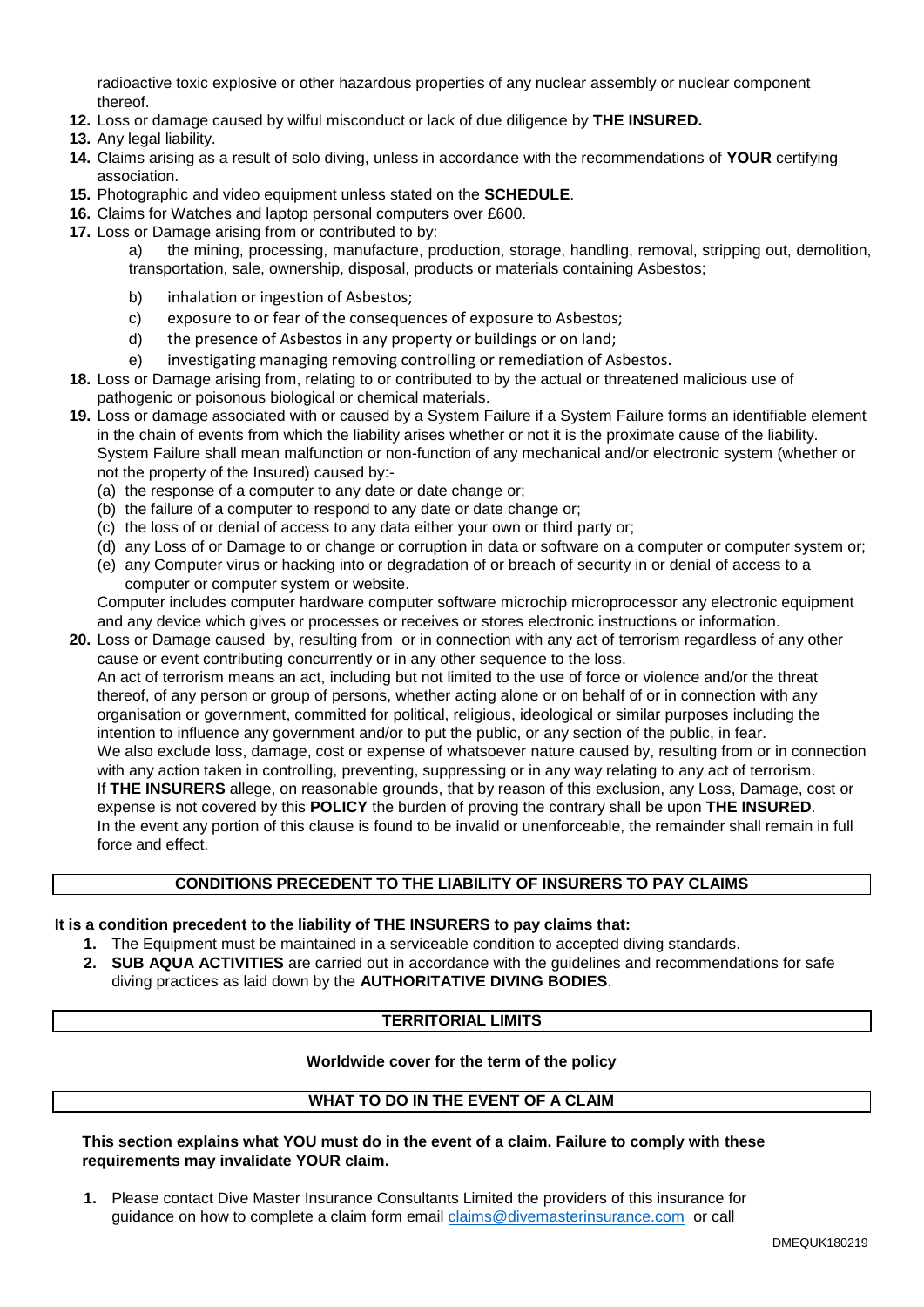01702 476902. **YOU** can also contact the Claims Handler directly via the below details. In any case notify the following as soon as reasonably practicable and in any event within thirty (30) days from when **YOU** become aware of any claim or a circumstance which may give risk to a claim under this **Policy**:

DWF Claims Redcliff Quay 120 Redcliff Street **Bristol** BS1 6HU

Email: [dtw1991@dwfclaims.com](mailto:dtw1991@dwfclaims.com) Telephone number: 0117 428 9556

- **2.** In the event of damage, take **YOUR** equipment to **YOUR** local dive shop for an inspection and obtain a written estimate of repair **THE INSURERS** reserve the right to request that **YOU** send the items to a delegated service agent.
- **3.** In the event of a theft or **ACCIDENTAL LOSS** please obtain written confirmation that **YOU** reported the loss to any of the following; dive boat skipper, dive leader, airline, baggage handling agent, holiday representative or the local Police. If the Theft or **ACCIDENTAL LOSS** occurs when in the custody and control of an airline, a Property irregularity report must be obtained from the airline or their baggage handling agent.
- **4.** If **YOU** are claiming for the hire of equipment then **YOU** will need to provide written confirmation of the cost and length of time that **YOU** hired the equipment.

# **RESOLUTION OF DISAGREEMENTS**

If **the Insured** has any questions or concerns about this insurance or the handling of a claim, please contact the intermediary named in the Schedule through whom this insurance was arranged.

#### **COMPLAINTS PROCEDURE**

**We** are dedicated to providing a high quality service and **We** want to ensure that **We** maintain this at all times. However, in the event that **You** wish to make a formal complaint **You** should contact **Us** using one of the following options:

– In writing (letter or email) to the address shown below; or

–By telephone to the telephone number shown below.

| The Compliance Officer          | Email: | complaints@dtw1991.com |
|---------------------------------|--------|------------------------|
| Syndicate 1991                  | Tel:   | +44 (0) 20 39 23 31 20 |
| 6th Floor, One Creechurch Place |        |                        |
| Creechurch Lane,                |        |                        |
| London                          |        |                        |
| EC3A 5AF                        |        |                        |

**We** will review **Your** complaint and will investigate the circumstances regarding **Your** complaint and write to **You** within fourteen (14) calendar days with a response.

If **You** are not satisfied with the response, or have not received a response from **Us** within fourteen (14) calendar days, **You** are entitled to refer the matter to Lloyd's. Lloyd's will then conduct a full investigation of **Your** complaint and provide **You** with a written final response. If **You** wish to ask Lloyd's to investigate **Your** complaint **You** may do so by contacting:

| Complaints Lloyd's              | Email: | complaints@lloyds.com     |
|---------------------------------|--------|---------------------------|
| Fidentia House Walter Burke Way | Tel:   | +44 (0) 20 7327 5693      |
| Chatham Maritime Chatham        | Fax:   | +44 (0) 20 7327 5225      |
| Kent                            | Web:   | www.lloyds.com/complaints |
| ME4 4RN                         |        |                           |